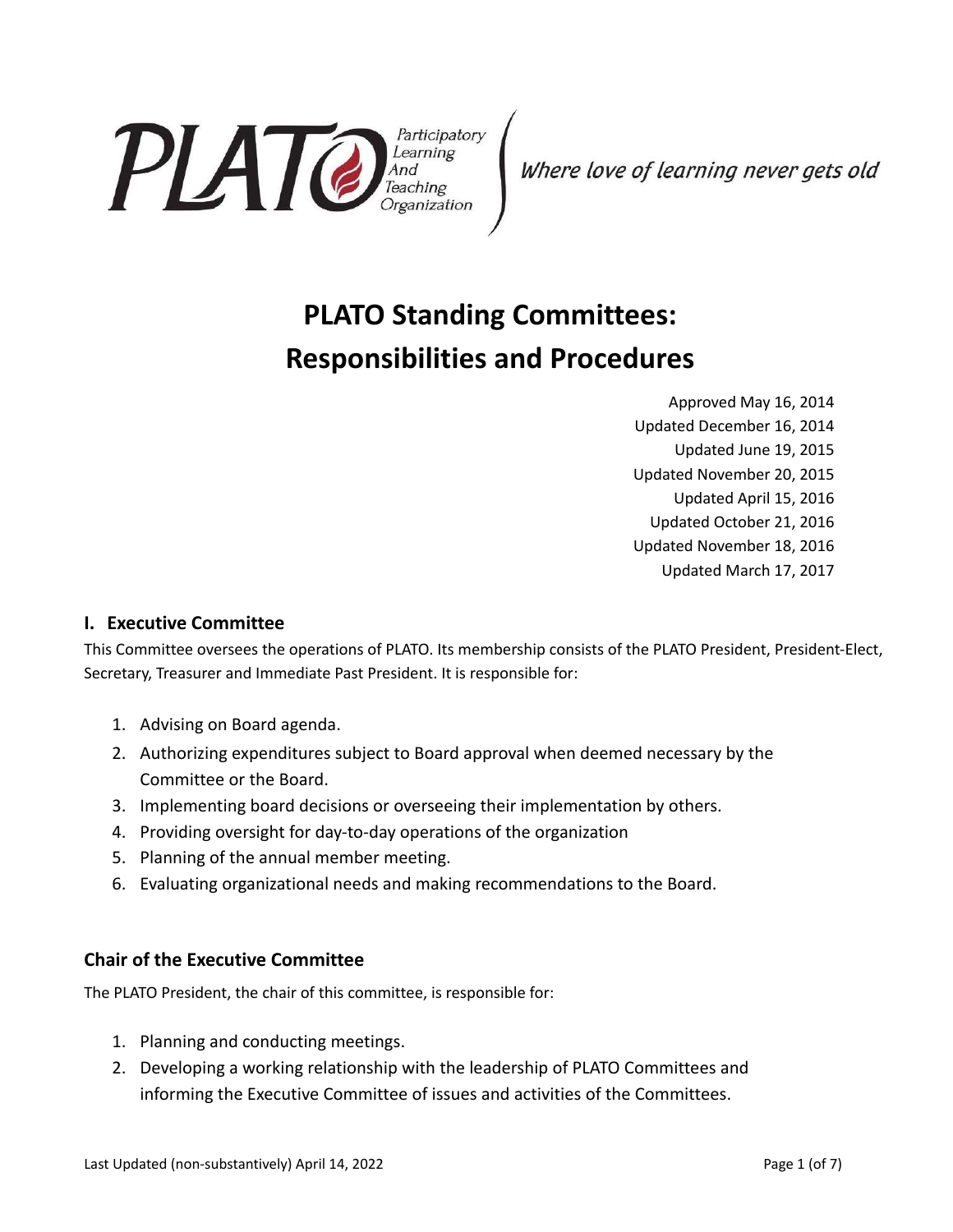- 3. Briefing the Executive Committee on proposed new initiatives, concerns, etc. affecting the organization.
- 4. Submitting committee meeting minutes to the PLATO Board and PLATO archivist.

(Approved December 16, 2014)

### **II. Curriculum and Facilities Committee**

This committee is responsible for:

- 1. Planning, reviewing and scheduling an array of courses.
	- Identifying, recruiting and confirming course coordinators.
	- Locating and reserving suitable meeting rooms for courses.
	- Providing reports to the Board.
- 2. Supporting course coordinators.
	- Arranging training for members who desire instruction prior to assuming coordinator duties.
	- Soliciting feedback from course coordinators and implementing improvements.
	- Reserving the facility, hiring the caterer and organizing the program for the Fall Coordinators Luncheon.
- 3. Planning and leading the Fall and Spring Previews.
	- Collaborating with facility representatives and PLATO Special Events Committee members to reserve and arrange space, set Preview timelines and determine hospitality needs.
	- Planning Preview format with the Committee and communicating plans to coordinators and speakers.
	- Conducting program evaluation.
- 4. Participating in PLATO website design and maintenance.
	- Assisting with the posting of course descriptions.
	- Assisting with the implementation of Curriculum-related website features.
- 5. Other activities as may be assigned or as its members deem appropriate.

## **Chair or Co-chairs of Curriculum and Facilities Committee**

The chair person(s) for this committee are responsible for:

- 1. Providing representatives at host locations with timely information on course schedules.
- 2. Collaborating with the PLATO Administrative Assistant on tasks related to curriculum.
- 3. Compiling course schedule details for distribution to various sources.
- 4. Recruiting committee members.
- 5. Planning and conducting Curriculum Committee meetings
- 6. Serving as a member of the PLATO Board of Directors.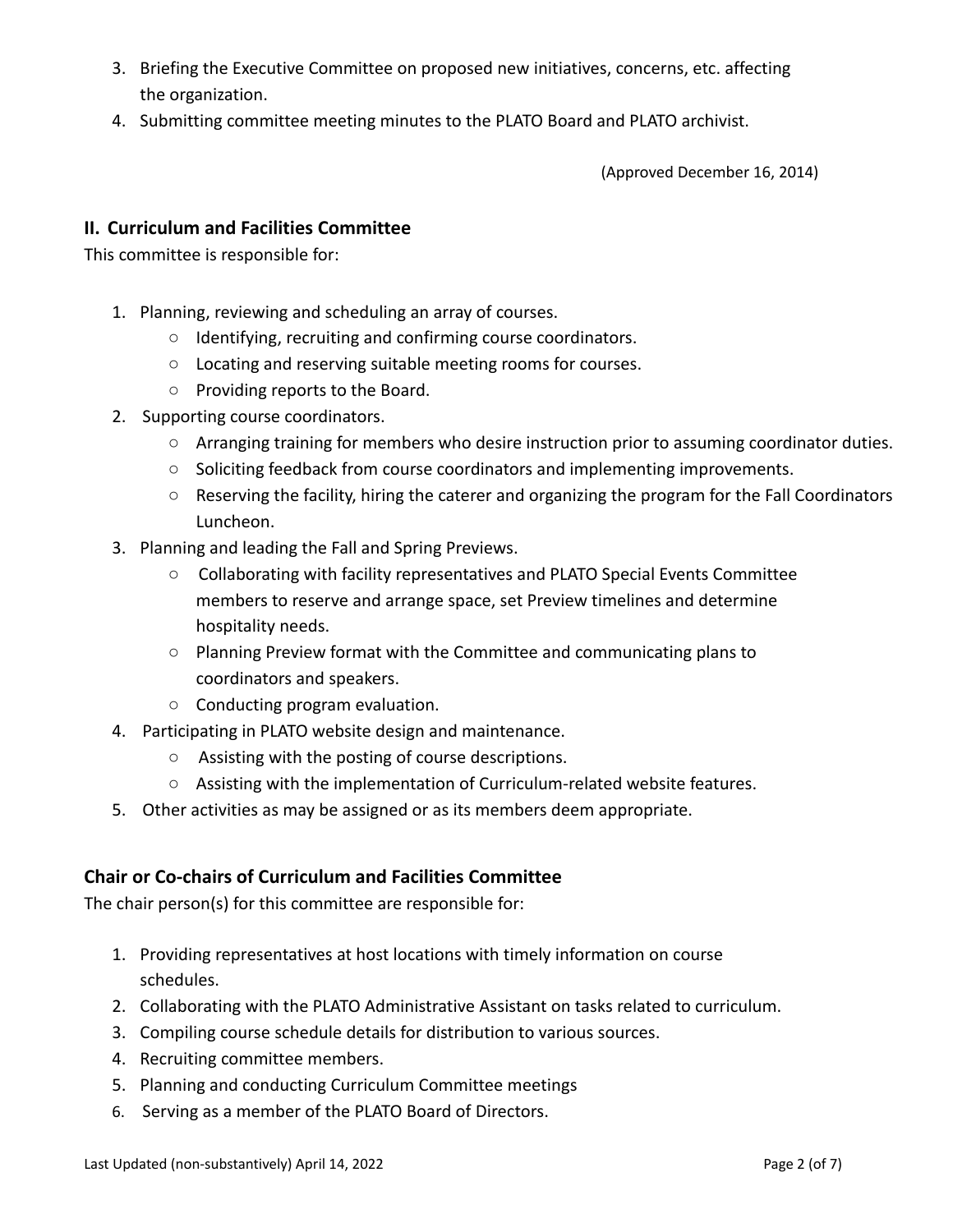7. Submitting committee meeting minutes to the PLATO Board and PLATO archivist.

## **III. Finance Committee**

This committee provides advice and counsel to the Treasurer concerning the development and oversight of the budget and expenditures, other PLATO financial activities, and business functions and initiatives. The Treasurer, President, and President-Elect will serve on the committee as ex officio members. Additional committee members will be selected by the Treasurer in consultation with the ex officio members. The Committee is responsible for:

- 1. Reviewing and monitoring PLATO financial statements on a quarterly basis.
- 2. Participating in the development of the annual budget each spring.
- 3. Reviewing the annual federal and state tax returns prior to their submission
- 4. Discussing and making recommendations about PLATO Fund management issues.
- 5. Reviewing detailed PLATO general ledger documents on a quarterly basis.
- 6. Participating in financial planning for new PLATO initiatives
- 7. Making recommendations about dues increases and amounts
- 8. Performing other duties as needed to further the financial and business interests of PLATO
- 9. Providing advice and counsel to the Treasurer in the development of financial aspects of the Memorandum of Agreement with UW-Madison.

## **Chair of the Finance Committee**

The PLATO Treasurer chairs this committee and is responsible for:

- 1. Planning and conducting meetings.
- 2. Producing and distributing financial documents and reports for review and comment by the committee.
- 3. Recruiting new members to the committee.
- 4. Seeking member input on matters having significant financial impact on the organization.
- 5. Submitting committee meeting minutes to the PLATO Board and PLATO archivist.

(Approved June 19, 2015)

## **IV. Fund Development Committee**

The Committee oversees the fundraising activities of PLATO. Its responsibility is twofold involving:

- 1. Donations to the PLATO Fund that provide scholarships to adult students with significant financial needs who are returning to college to complete their education, and
- 2. Donations given directly to PLATO in support of the organization's charitable and other initiatives.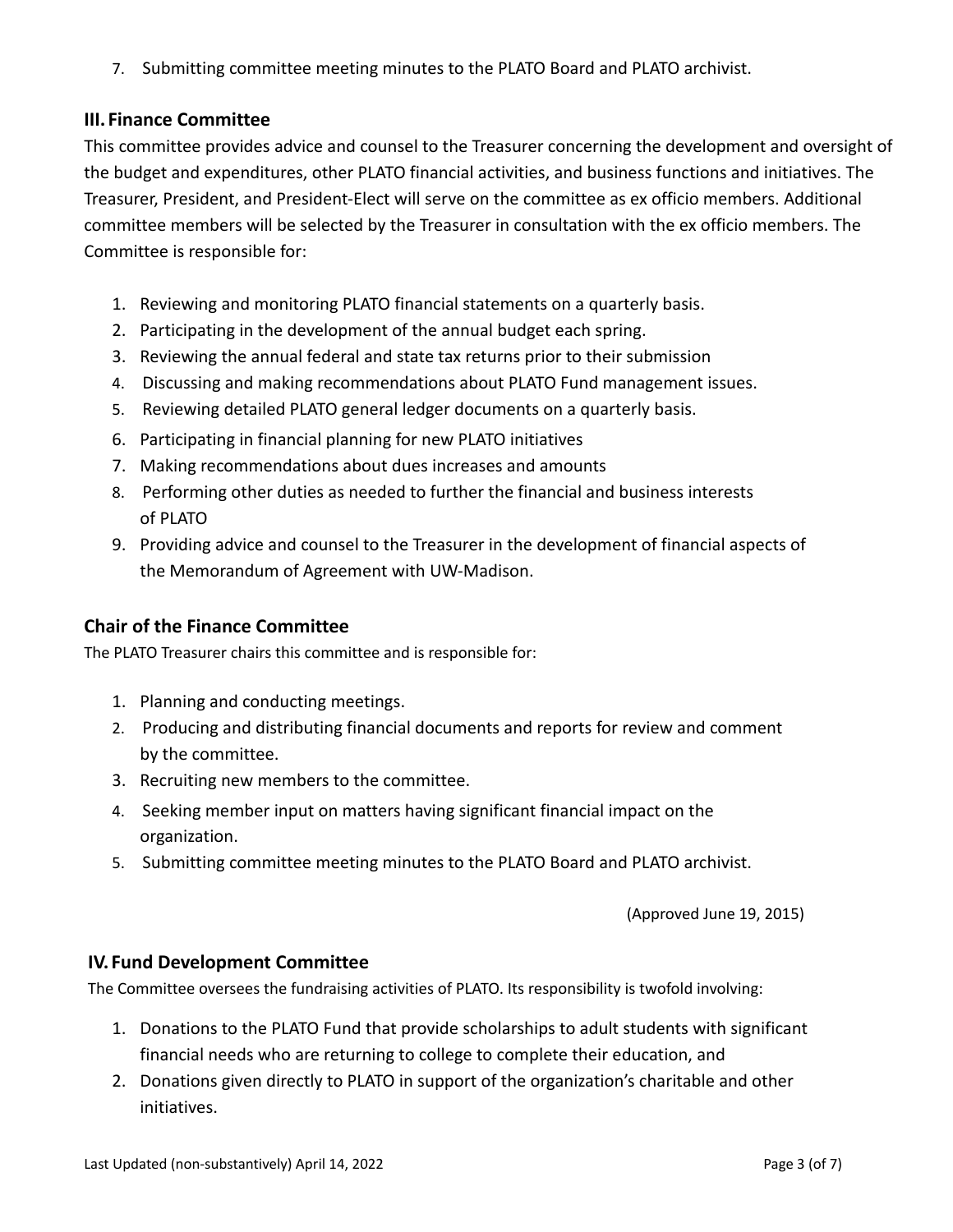Oversight and Expenditure of Donations

- Overseeing the PLATO Fund in conjunction with the administrative oversight of the UW Foundation and the lead role played by DCS at UW—Madison.
- Making recommendations to the PLATO Board about annual distributions from this Fund for scholarship assistance.
- $\bullet$   $\ddot{Y}$  Overseeing the direct donations made to PLATO for other charitable and organizational purposes and making recommendations to the PLATO Board for their use.

#### Fundraising

- Developing and utilizing promotional materials to encourage giving to the PLATO Fund and other PLATO initiatives--by members and other potential donors.
- Planning and implementing future fundraising activities to support the purposes of the PLATO Fund and the organization's charitable and other initiatives.

## **Chair of Fund Development Committee**

The chair person is responsible for:

- 1. Planning and conducting meetings.
- 2. Recruiting new members for the committee.
- 3. Reviewing monthly donor reports from the UW Foundation and from PLATO.
- 4. Preparing quarterly reports of fundraising activities for the PLATO Board.
- 5. Insuring that donors are appropriately recognized.
- 6. Serving as a member of the PLATO Board of Directors.
- 7. Submitting committee meeting minutes to the PLATO Board and PLATO archivist.

## **V. Membership & Communication Committee**

- 1. This committee is responsible for the following:
- 2. Retain current members.
- 3. Recruit new members (in alignment with membership goals established by the PLATOBoard).
- 4. Develop and/or deliver internal and external communications as needed to achieve these membership responsibilities.
- 5. Provide assistance, as needed, to other committees or parties communicating on behalf of PLATO.
- 1. Retain Current Members: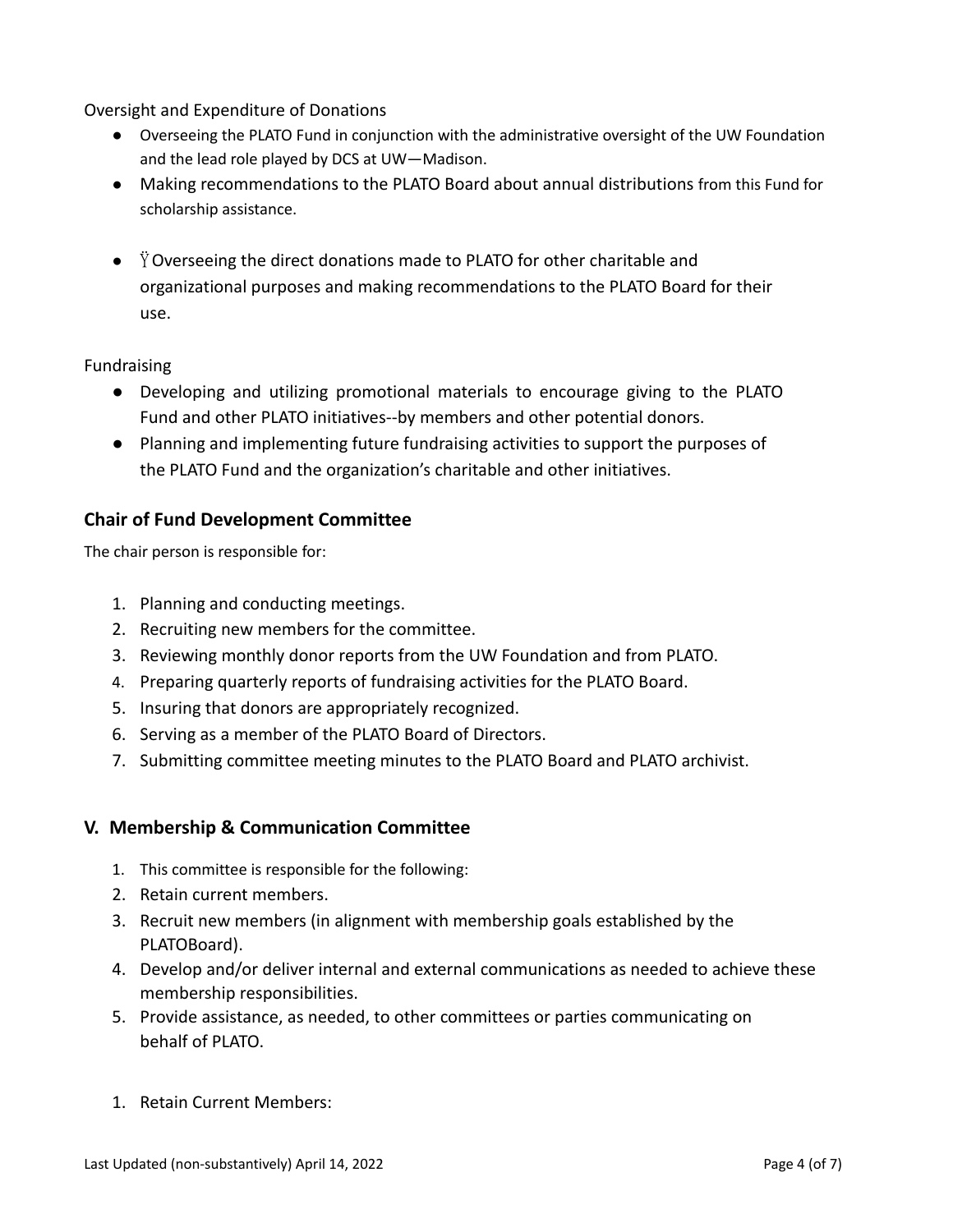- A. Develop and maintain the membership infrastructure:
	- i. Work with PLATO office in creating and managing standards for membership registration information.
	- ii. Determine and direct the acquisition of specific member information (e.g. professional backgrounds, degrees, skills, and interests).
- B. Develop and manage a membership satisfaction program:
	- Plan and conduct surveys and compile, analyze, and report membership data and make recommendations as appropriate.
	- $\circ$  Develop new member welcome/check-in program (e.g. manage welcome e-letter and follow ups with new members).

2. Recruit New Members (the level of new member recruitment will be determined by the PLATO Board).

- A. Determine which audiences to target and what tactics and communication methods to use. (e.g. social media, talk shows on public radio, presentations to community groups, outreach to UW employees near retirement, recruiting retired teachers, instructors and faculty as volunteer instructors).
- B. Staff membership sign-up stations at PLATO events.
- 3. Manage Key PLATO Publications
	- A. AThe Persimmon: Identify authors and topics, set deadlines, edit submissions, and format for publication. Submit to PLATO Office for printing and distribution.
	- B. The Agora:
		- (Note: general oversight related to PLATO brand only; editorial control remains with Agora Editorial Board)
		- Solicit submissions, set deadlines, edit submissions, and format for publication.
		- Submit to PLATO Office for printing and distribution.
- 4. Consultation as Needed
	- A. The committee will provide assistance on an as-needed basis regarding communication style, content, and procedures.

#### **Chair of Membership Committee**

The chair person for this committee is responsible for:

- 1. Recruiting new members for the committee.
- 2. Identifying sub-committee chairs as needed.
- 3. Collaborating with sub-committees in planning activities.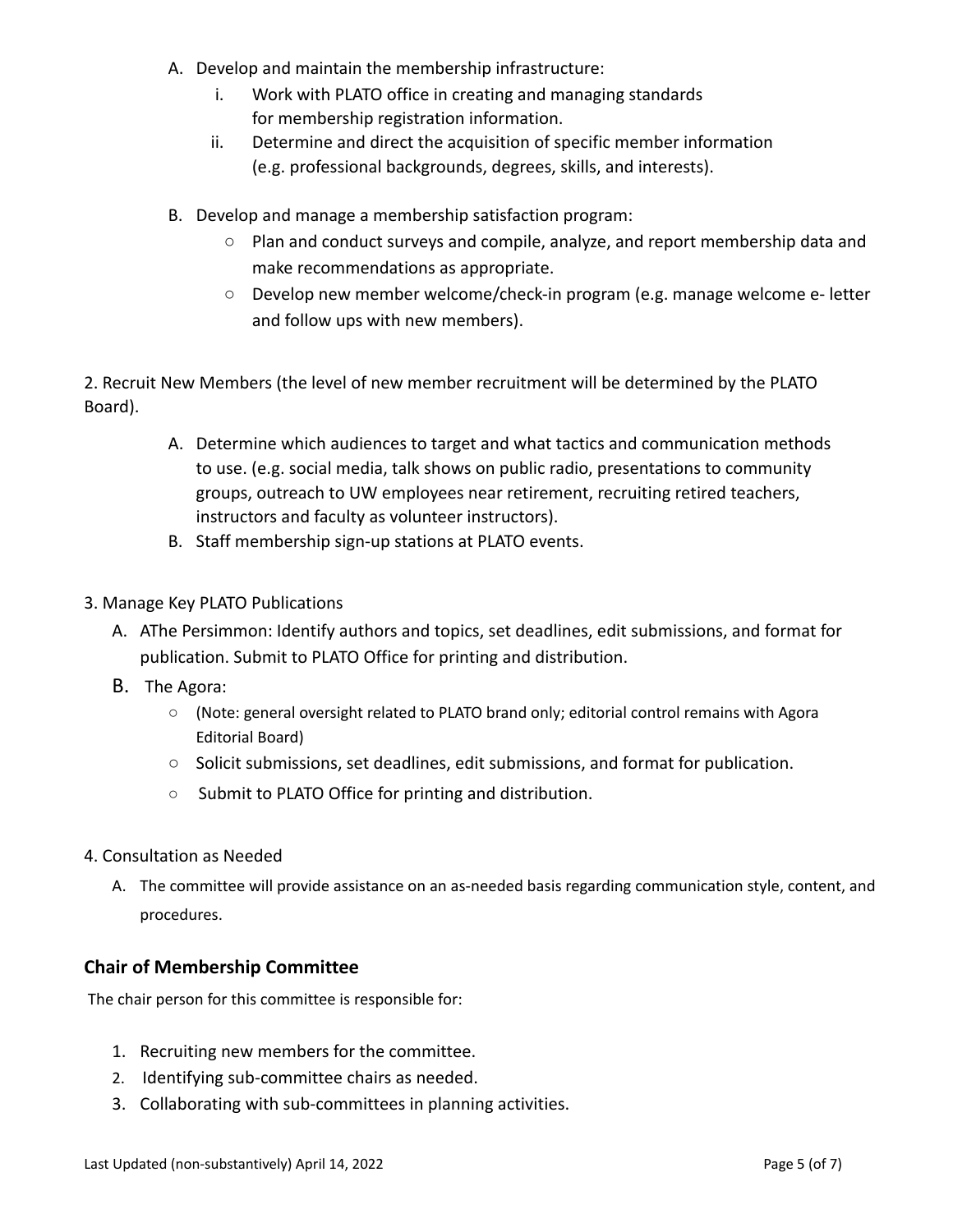- 4. Planning and conducting committee meetings.
- 5. Serving as a member of the PLATO Board of Directors.
- 6. Submitting minutes of committee meetings to the PLATO Board and PLATO archivist.

(Approved March 17, 2017)

#### **VI. Special Events and Activities Committee**

This committee is responsible for planning lectures, day trip programs, and hospitality for Board events including the following:

- 1. Arranging for speakers for special event lectures.
	- Contacting potential speakers, arranging sites, dates and times for lectures.
	- Developing announcements and planning for registration process as needed.
	- $\bullet$  Yintroducing speakers and moderating lectures as needed.
- 2. Developing, planning and publicizing day trips.
	- Planning itinerary and making contacts with service providers.
	- Developing announcements, materials and the registration process; arranging for publication on the website, PLATO weekly announcements, and mailings as needed.
	- $\bullet$   $\dot{Y}$  Monitoring registration process and developing follow-up communication with members and DCS (UW-Department of Continuing Studies) as necessary.
	- Working with DCS to receive invoices and make payments to providers.
	- Hosting or arranging for host(s) for bus trips.
	- Providing guidance on PLATO trip policies and coordination of dates for organizers of events and trips *outside* those determined by the Special Events and Activities Committee. (Such organizers are strongly encouraged to contact the chair of this committee for such guidance.)
- 3. Planning hospitality for the Fall and Spring Previews and the Annual Luncheon.
	- Meeting with Curriculum Committee Preview Chair to plan for hospitality needs (food, beverage, set-up arrangements and Preview schedule).
	- Planning food purchase, decorations, as well as setting up and cleaning up after the event.
	- Assisting the Board with Annual Luncheon arrangements.

(Revised Dec. 14, 2018)